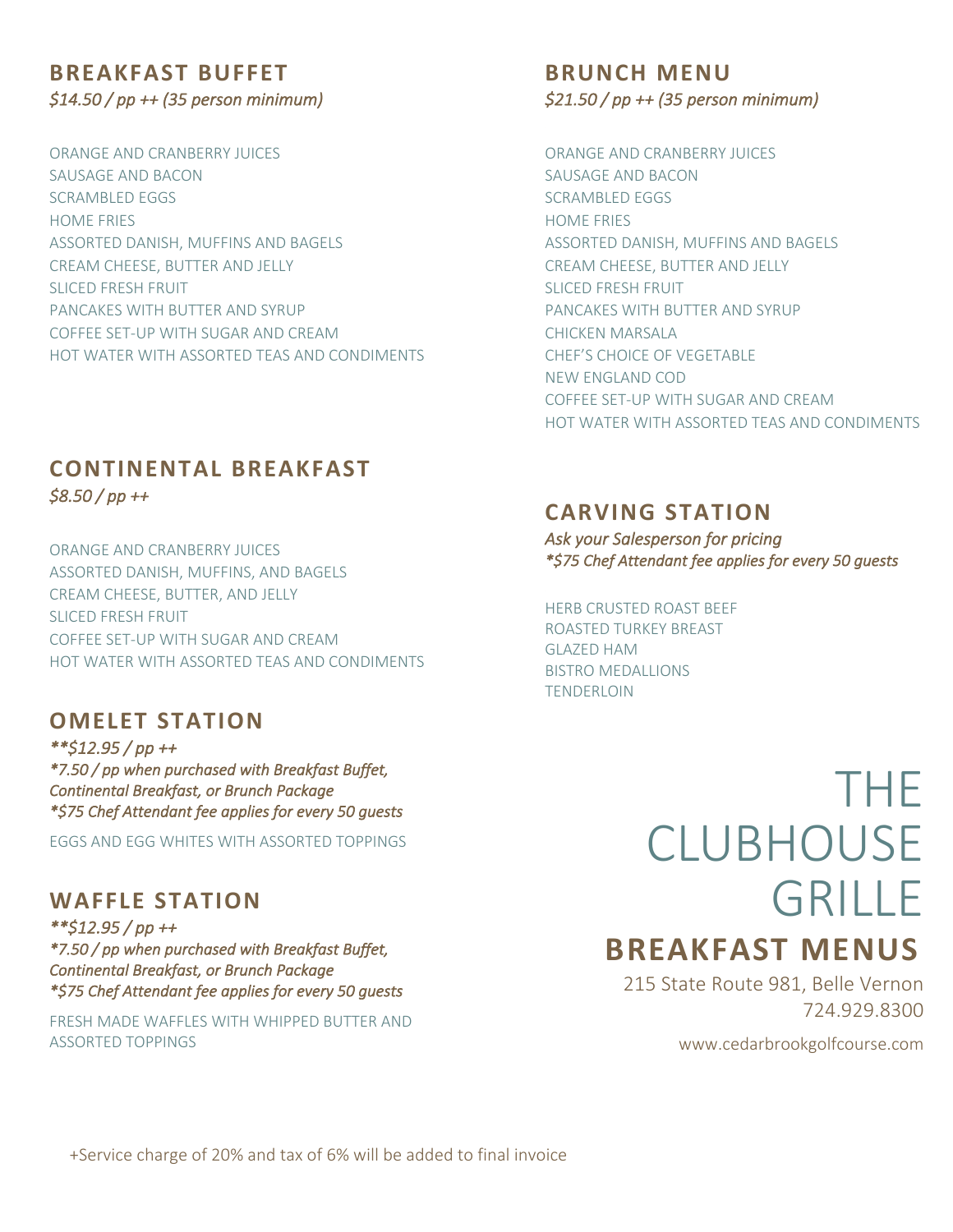## **STARTERS** *CHOOSE ONE*

MIXED GREEN SALAD

SEASONAL SOUP

## **ENTRÉES** *CHOICE OF TWO* 21 / pp ++ *CHOICE OF THREE* 23 / pp ++

CHICKEN MARSALA mushroom, marsala-wine sauce

ROSEMARY PORK TENDERLOIN

RICOTTA STUFFED SHELLES IN HOUSEMADE MARINARA

HERB GRILLED CHICKEN BREAST

CHICKEN PICATTA lemon, capers, white wine

CHICKEN ROMANO romano cheese

SLOW ROASTED BEEF in mushroom gravy

BISTRO MEDALLIONS mushroom demi-glace

BAKED COD lemon, thyme, white wine

SALMON teriyaki sesame

## **VEGETABLES** *CHOOSE ONE*

CHEF'S SEASONAL VEGETABLE

MIXED VEGETABLE broccoli, cauliflower, carrot

**STARCHES** *CHOOSE ONE* 

WILD RICE PILAE GARLIC MASHED POTATOES ROASTED RED SKINS PASTA MARINARA SWEET POTATO SOUFFLÉ

## **CARVING STATIONS**

PRIME RIB \$8 / PP++ TURKEY BREAST \$5 / PP++ HAM \$5 / PP++

## THE CLUBHOUSE **GRILLE LUNCH BUFFET MENU**

+Buffet Menu include Rolls and Butter, Coffee, Hot Tea, and Iced Tea and Chef's Choice of Dessert<br>LService charge of 20% and tax of 6% will be added to final invoice +Service charge of 20% and tax of 6% will be added to final invoice Minimum of 35 people required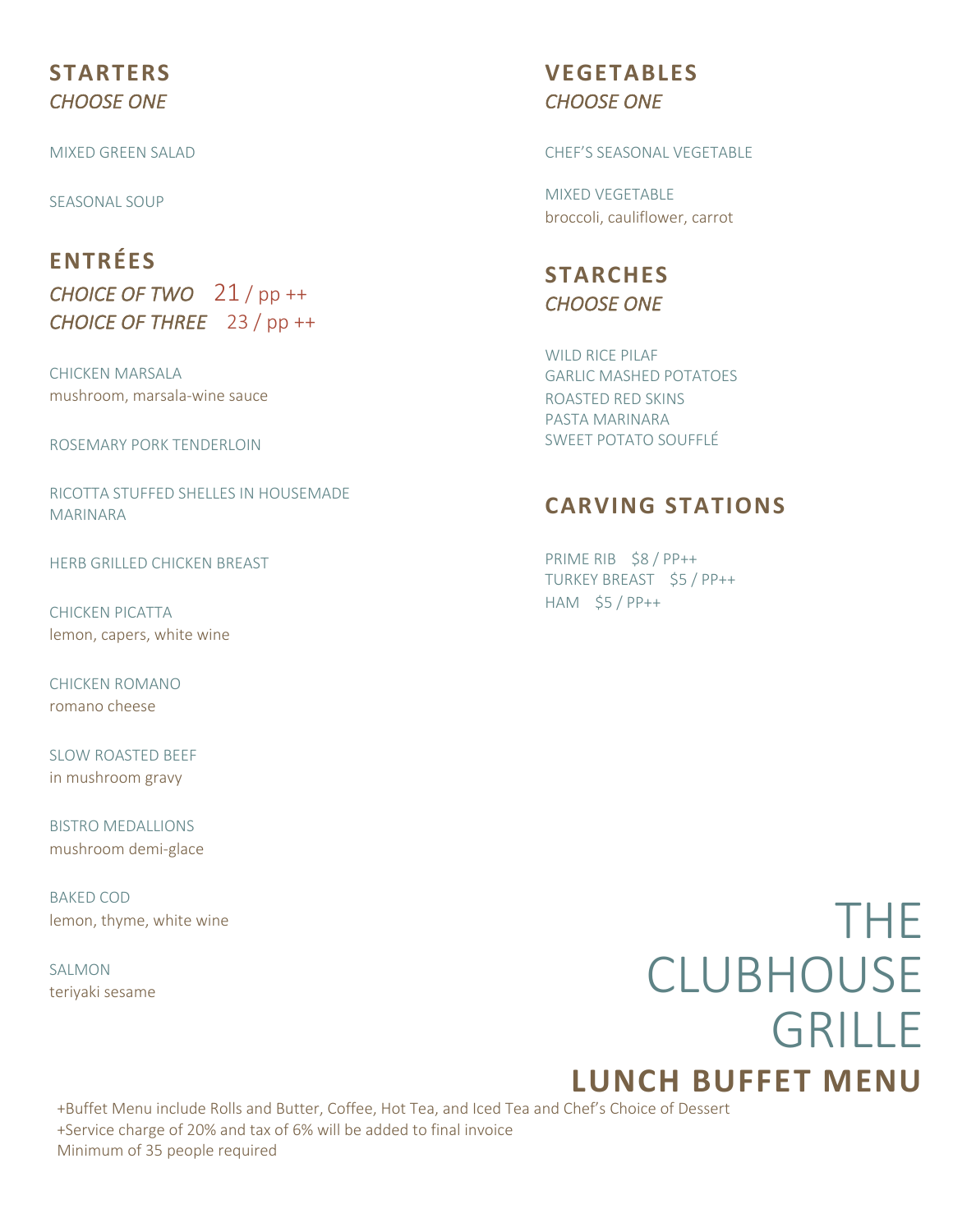## **SANDWICHES**

*CHOOSE TWO SANDWICHES (OR ONE SANDWICH AND ONE SALAD)* 

*CHOICE OF ONE SIDE: HOMEMADE CHIPS, SIDE SALAD, OR CUP OF SOUP* 

#### TUSCAN CHICKEN SANDWICH

\$19.49 / pp++ pesto mayo, vinaigrette-dressed greens, tomato, red onion, focaccia

CLUB SANDWICH \$18.50 / pp++ ham, bacon, turkey, Swiss, American, lettuce, tomato, mayo

TUNA SALAD CROISSANT \$15.00 / pp++

CHICKEN SALAD CROISSANT \$15.00 / pp++

## **SALADS**

*CHOOSE TWO SANDWICHES (OR ONE SALAD AND ONE SANDWICH)* 

*CHOICE OF ONE SIDE: HOMEMADE CHIPS OR CUP OF SOUP* 

GRILLED CHICKEN SALAD \$17.25 / pp++ mixed greens, fresh-cut fries, grilled marinated chicken, cucumbers, tomatoes, cheddar jack cheese, egg, carrots, choice of dressing

GRILLED STEAK SALAD \$19.95 / pp++ mixed greens, fresh-cut fries, grilled steak, cucumbers, tomatoes, cheddar jack cheese, egg, carrots, choice of dressing

# THE CLUBHOUSE GRILLE **LUNCH MENU PLATED SANDWICHES**

215 State Route 981, Belle Vernon 724.929.8300

www.cedarbrookgolfcourse.com

**AND SALADS**

+Menus include Coffee, Hot Tea, Iced Tea and Water +Service charge of 20% and tax of 6% will be added to final invoice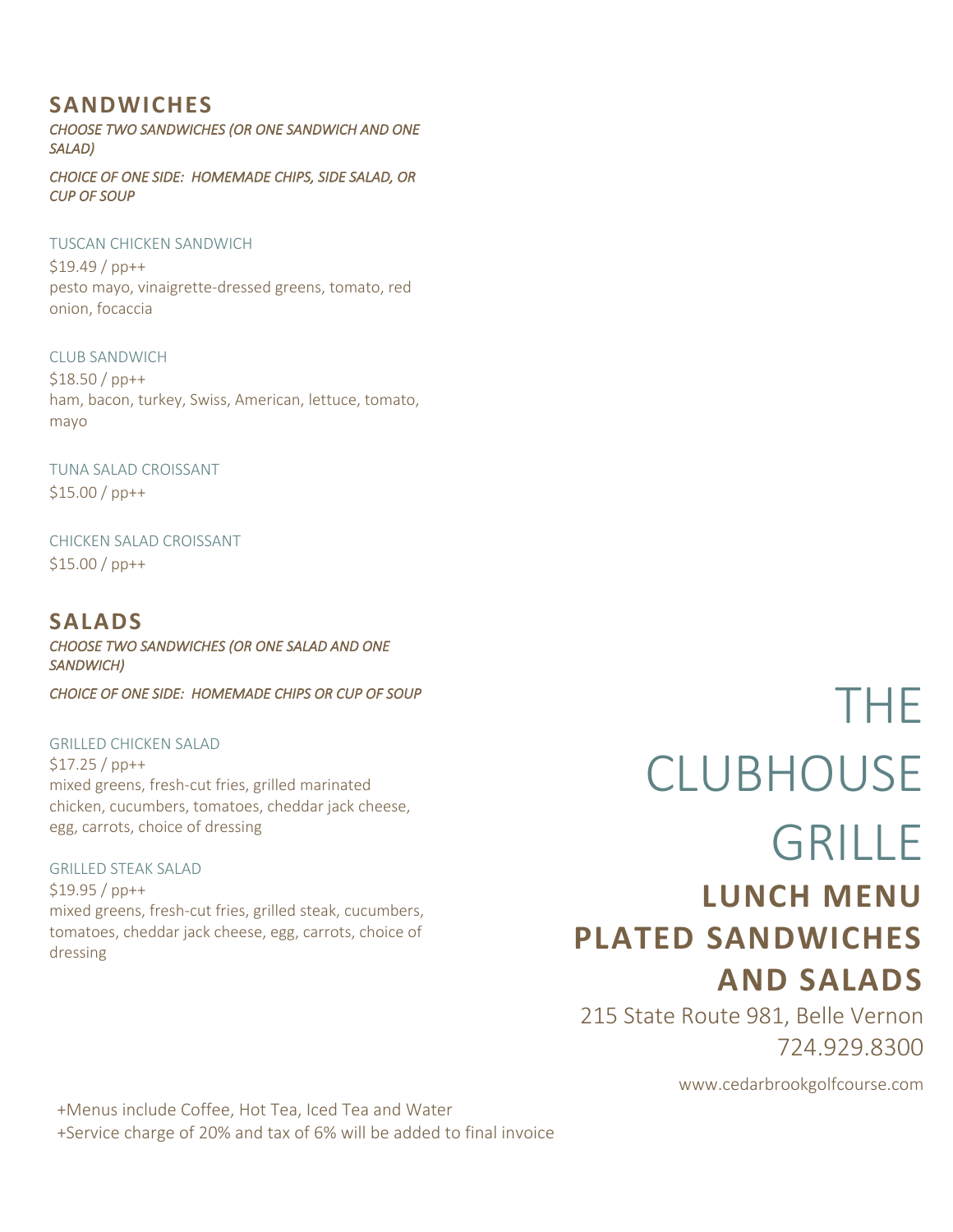## **STARTERS**

MIXED GREEN SALAD Italian dressing

## **ENTRÉES**

*\$25.50 / pp ++*

CHICKEN MARSALA mushroom, marsala-wine sauce

HERB GRILLED CHICKEN BREAST

CHICKEN PICATTA lemon, capers, white wine

CHICKEN ROMANO romano cheese

BISTRO MEDALLIONS mushroom demi-glace

BAKED COD lemon, thyme, white wine

SALMON. teriyaki, sesame

RICOTTA STUFFED SHELLS marinara

STUFFED CHICKEN BREAST gravy

CHARGRILLED FILET MIGNON *consult your Banquet Coordinator for pricing*

## **VEGETABLES**

CHEF'S SEASONAL VEGETABLE

## **STARCHES** *CHOOSE ONE*

WILD RICE PILAF GARLIC MASHED POTATOES ROASTED RED SKINS BAKED POTATO PENNE MARINARA

# THE CLUBHOUSE GRILLE

## **PLATED LUNCH MENU**

215 State Route 981, Belle Vernon 724.929.8300

www.cedarbrookgolfcourse.com

+ Buffet Menu include Rolls and Butter, Coffee, Hot Tea, and Iced Tea and Chef's Choice of Dessert +Service charge of 20% and tax of 6% will be added to final invoice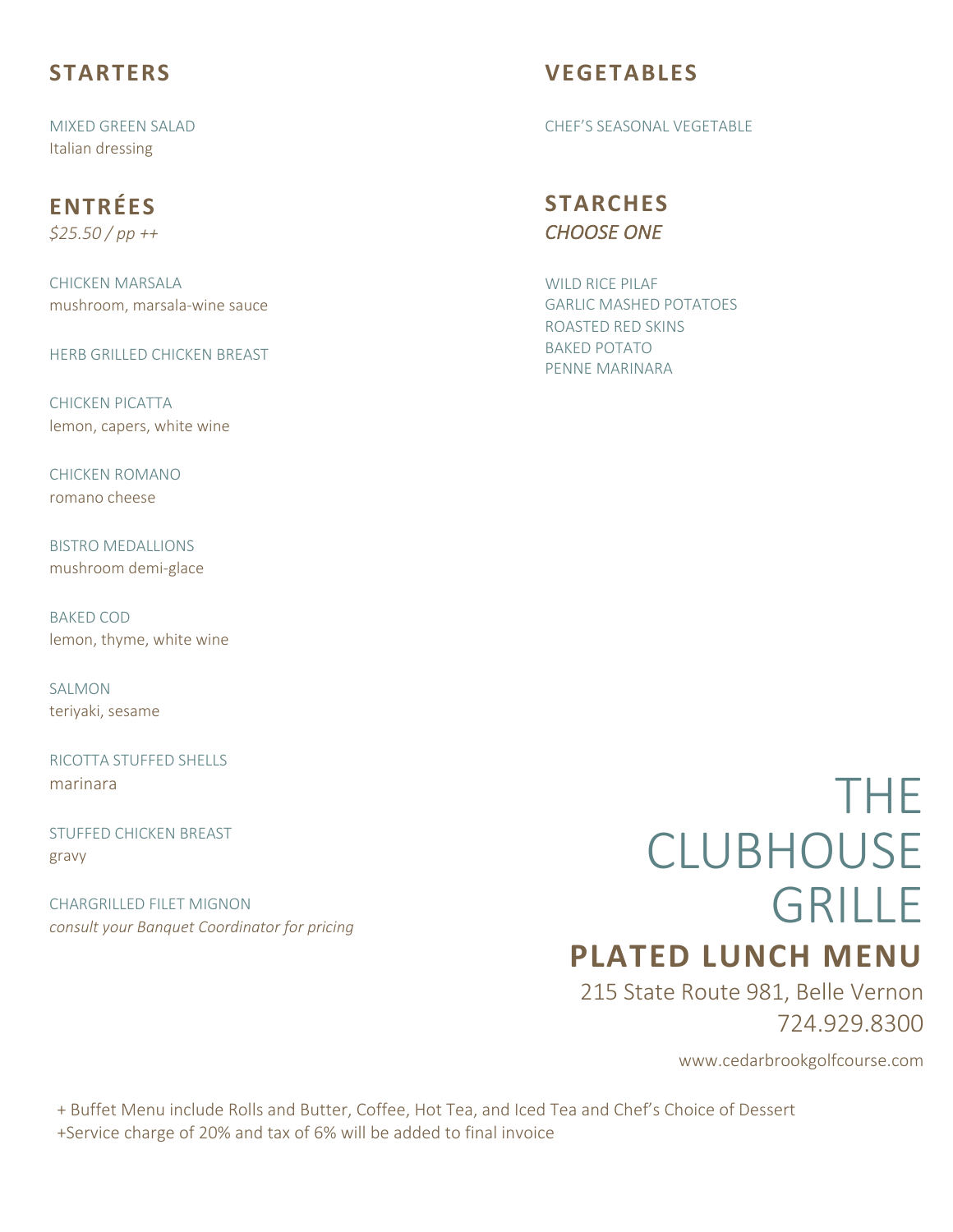#### **STARTERS** *CHOOSE ONE*

MIXED GREEN SALAD

SEASONAL SOUP

**ENTRÉES** *CHOICE OF TWO* 24 / pp ++ *CHOICE OF THREE* 28 / pp ++

CHICKEN MARSALA mushroom, marsala-wine sauce

ROSEMARY PORK TENDERLOIN

RICOTTA STUFFED SHELLES IN HOUSEMADE MARINARA

HERB GRILLED CHICKEN BREAST

CHICKEN PICATTA lemon, capers, white wine

CHICKEN ROMANO romano cheese

SLOW ROASTED BEEF in mushroom gravy

BISTRO MEDALLIONS mushroom demi-glace

BAKED COD lemon, thyme, white wine

SALMON teriyaki, sesame

## **VEGETABLES** *CHOOSE ONE*

CHEF'S SEASONAL VEGETABLE

MIXED VEGETABLE broccoli, cauliflower, carrot

**STARCHES** *CHOOSE TWO* 

WILD RICE PILAE GARLIC MASHED POTATOES ROASTED RED SKINS PASTA MARINARA SWEET POTATO SOUFFLÉ

### **CARVING STATIONS**

PRIME RIB \$8 / PP++ TURKEY BREAST \$5 / PP++ HAM \$5 / PP++

# THE **CLUBHOUSE** GRILLE

## **DINNER BUFFET MENU**

215 State Route 981, Belle Vernon 724.929.8300

www.cedarbrookgolfcourse.com

+Dinner Buffet Menus include Rolls and Butter, Coffee, Hot Tea, Iced Tea, and Chef's Choice of Dessert +Service charge of 20% and tax of 6% will be added to final invoice Minimum of 35 people required